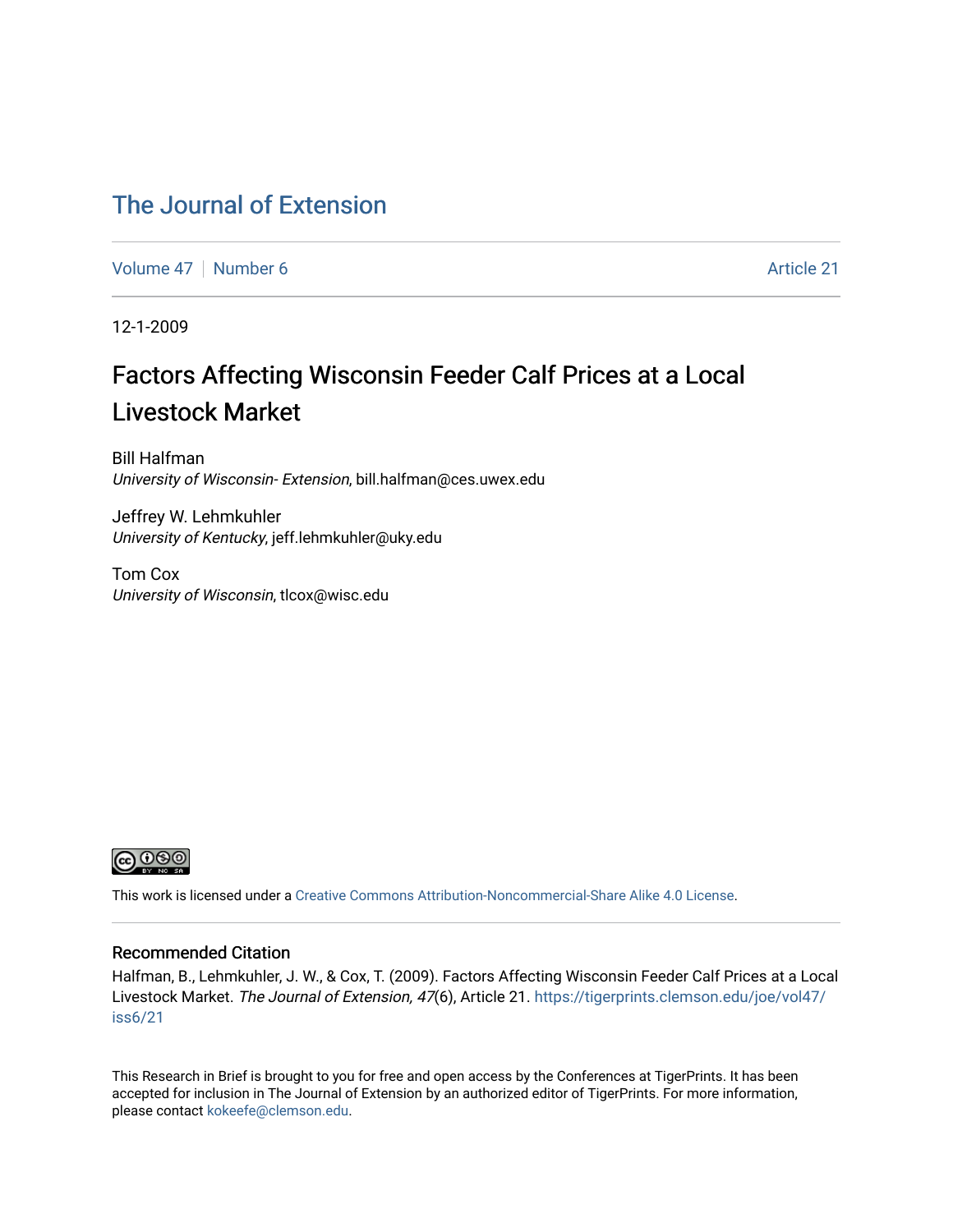

## **December 2009 Volume 47 Number 6 Article Number 6RIB7**

[Return to Current Issue](http://www.joe.org:80/joe/2009december/)

# **Factors Affecting Wisconsin Feeder Calf Prices at a Local Livestock Market**

#### **Bill Halfman**

Associate Professor University of Wisconsin Extension Monroe County Sparta, Wisconsin [bill.halfman@ces.uwex.edu](mailto:bill.halfman@ces.uwex.edu)

> **Jeffrey W. Lehmkuhler** Assistant Professor University of Kentucky Animal and Food Sciences Lexington, Kentucky [jeff.lehmkuhler@uky.edu](mailto:jeff.lehmkuhler@uky.edu)

### **Tom Cox**

Professor University of Wisconsin Agricultural & Applied Economics Madison, Wisconsin [tlcox@wisc.edu](mailto:tlcox@wisc.edu)

**Abstract:** Increasingly available information is illustrating the value of management on feeder cattle prices. Information from more than 2,000 lots was collected from a single market facility in western Wisconsin from 2004 through 2006 to examine factors affecting feeder cattle prices. Factors such as weight, breed, haircoat color, sex, lot size, and management practices commonly associated with preconditioning programs are found to affect feeder cattle prices in a market where dairy calves are predominate. This information provides support for implementation of a statewide preconditioning program.

## **Introduction**

Rapidly rising input costs have resulted in reduced margins for many livestock operations. There continues to be interest in factors affecting feeder cattle markets across the United States. Several factors affect prices offered for feeder calves, which include but are not limited to weight, sex, time of year marketed, lot size, price of corn, hide color, and an array of management related factors.

Recent information from Iowa demonstrated that groups of feeder cattle announced as being enrolled in a third party verified preconditioning program resulted in premiums over other groups of feeder calves (Bulut & Lawrenece, 2007). For 3,613 lots of Northern Plains feeder cattle sold in the fall of 2005, it was noted that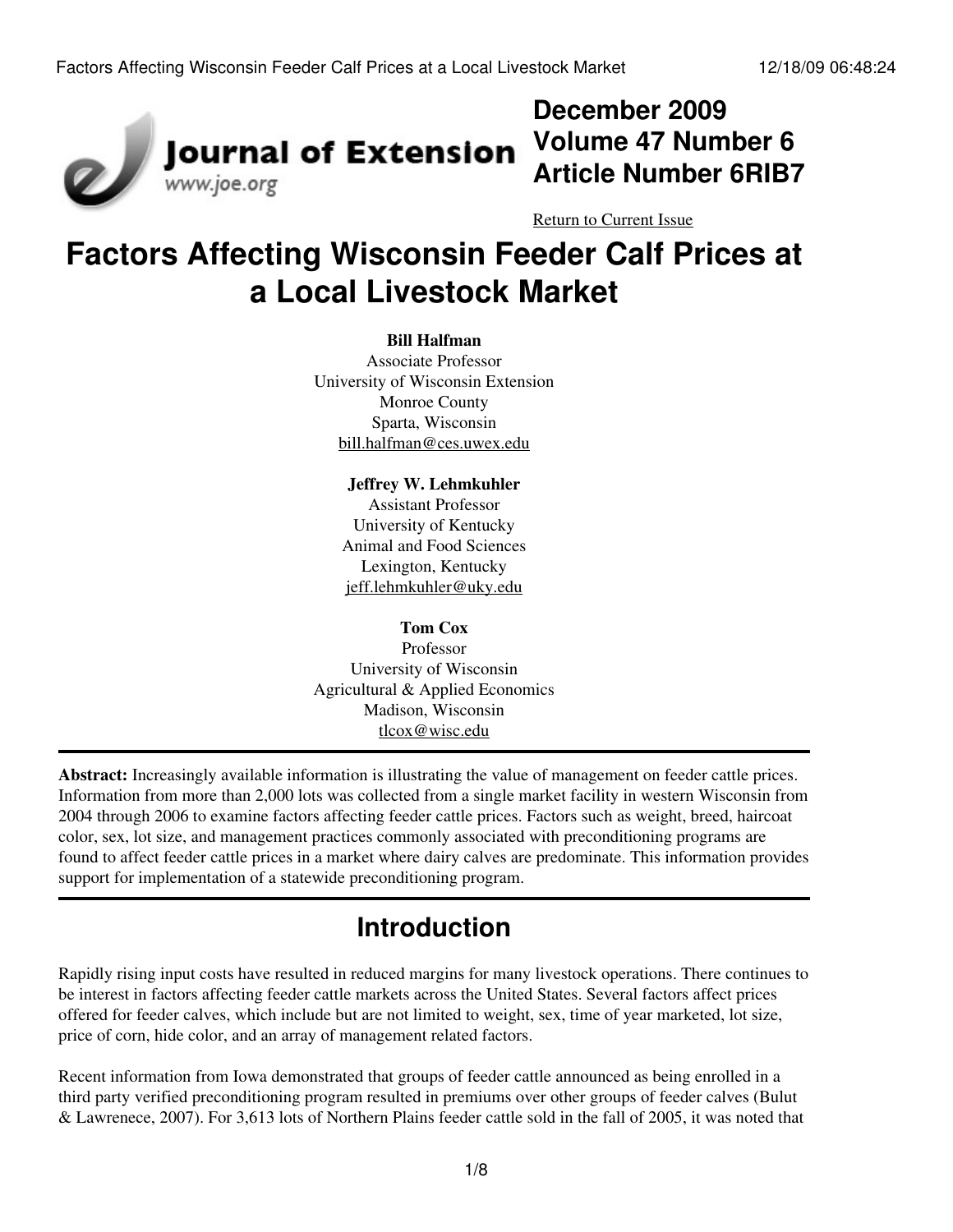### Factors Affecting Wisconsin Feeder Calf Prices at a Local Livestock Market 12/18/09 06:48:24

lots sizes of 11-20 head brought \$4.97/cwt over lots with five or less head (Luepp et al., 2007). These feeder cattle also received \$0.80/cwt more if they received a respiratory vaccine and \$1.65/cwt premium if they received a clostridial, respiratory viral, and *pasteurella* vaccine. Factors such as sex, hide color, and weight were also noted as affecting prices received. Barham and Troxel (2007) observed that both breed and haircoat color impacted feeder calf prices sold in the Southeast U.S. These studies have been conducted in states where beef cattle are a major agricultural commodity.

The objective of the work reported here was to help Wisconsin feeder calf producers determine management traits that affected feeder calf prices in a state where dairy is the major agricultural commodity. Data were collected on over 2,000 lots of feeder cattle sold in Wisconsin during 2004 through 2006 to model these factors and support management recommendations that enhance feeder calf prices.

## **Materials and Methods**

The livestock market facility in Sparta, Wisconsin holds two special feeder calf sales each month. The primary interest in this location was that a group of local producers initiated a preconditioning program for their members in 2002. It was observed that few calves were enrolled in the program. The intent was to determine the impact of various factors affecting feeder calf value to help the cattle association improve participation in the program. The data were collected by a single individual who sat in the buyers' area of the livestock marketing facility while gathering the information as it was presented to potential buyers.

For 95% of the sales, all lots were monitored. Partial information was gathered from the other five percent of the sales with some lots at the beginning or lots offered late in the sale being missed. A few additional lots were missed which are estimated to be less than 0.1% of all lots. A total of 7,237 head of cattle were sold during these feeder calf sales. Lots comprised of animals of mixed sex were discarded resulting in a total of 2,008 lots used for this analysis.

A spreadsheet was used to develop forms for recording information on each lot of feeder calves. The following characteristics were recorded as announced by the auctioneer or ringman: number of head, average weight, sex, sale price, vaccinated, booster vaccination, knife castrated, and weaned prior to arrival. For clarification, vaccinated indicated that the animals received one set of vaccinations, and booster vaccination indicated they received an initial dose plus a booster vaccination. These vaccinations relate to the common viral respiratory vaccines, though calves may have also received additional vaccinations. The following observed characteristics of the lot were also determined: haircoat color, breed/ secondary color, horns, purple tag (local precondition program), average condition, below average condition, over conditioned or fleshy, sick, gut fill, dirty, mud, old (indicative of longer tails, larger head size, larger horn base, etc) and other.

All data were compiled into a single file. Breed/hide color were aggregated to black, red, mixed, other beef breeds, Holstein, and other dairy breeds. Number of head per lot was aggregated into lot size categories of: less than or equal to 5 head, 6-10 head, and greater than 10 head. Data for descriptive characteristics were treated as categorical data (either yes or no). For example if one animal had horns, the entire lot was coded as "yes" for horns. Frequencies were determined using a statistical software package (SAS v. 9.1). Impact on feeder calf value was analyzed using the experimental procedure GLMSELECT (SAS v. 9.1) with a randomly selected 25% of the data used to test the model and 25% to validate the model, and the remaining 50% of the data used to estimate the final model parameters. Price was modeled against the various feeder calf lot classification variables. The selected model parameter estimates found to be significant at a probability level of 0.05 are reported.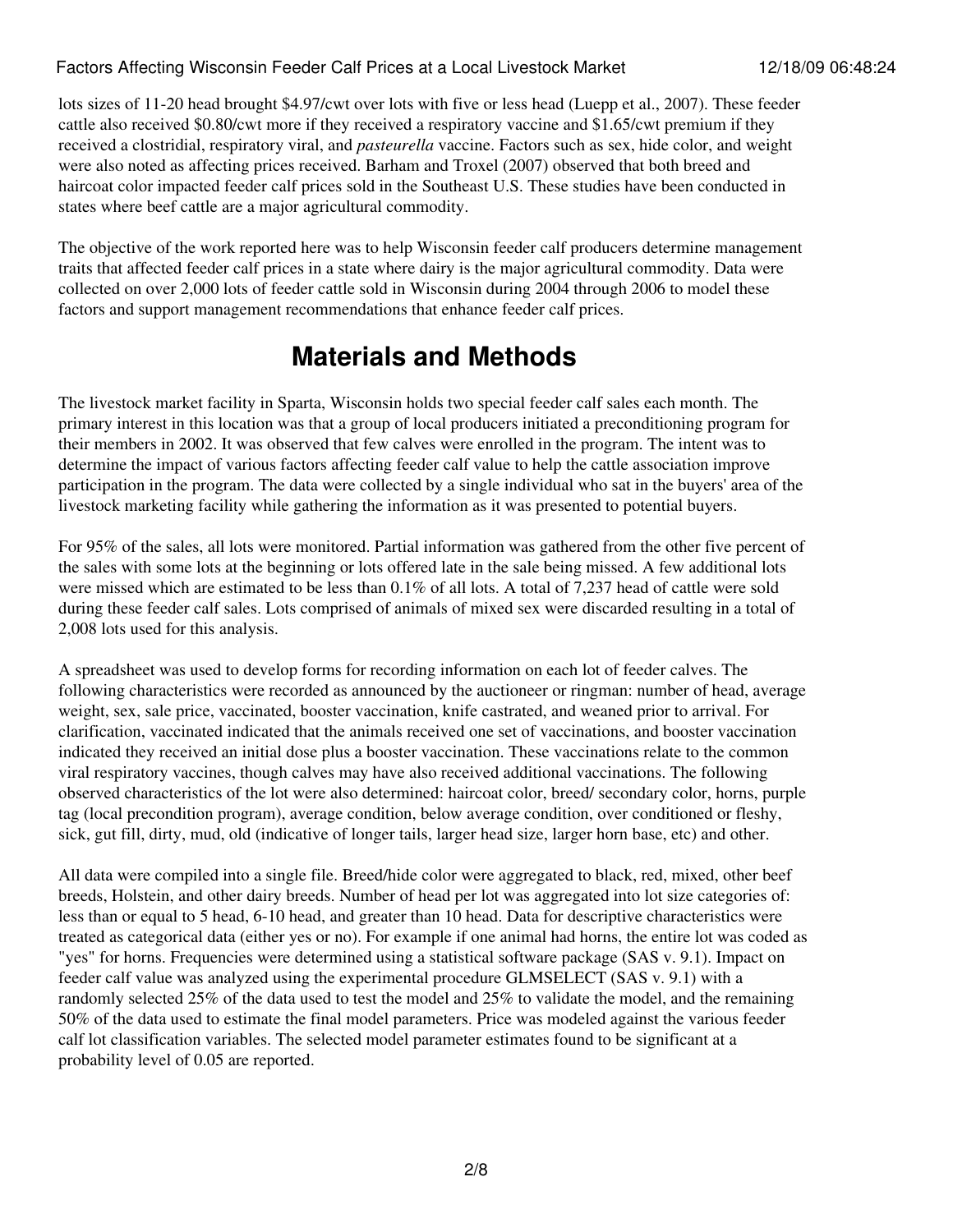### **Results and Discussion**

The distribution of lots over the course of the data collection period is shown in Table 1. The number of lots recorded in October was greatest, with the fewest lots recorded in June. This is a result of both the number of sales attended per month as well as the number of lots offered on each sale date. Not every sale was attended during the 3-year period. An effort was made to attend the sales during the anticipated feeder calf runs that occur in the fall, which partially explains the difference in the number of lots per month. The constant availability of dairy calves partially explains why a large seasonal variability was not noted. An increased effort to record data was put forth for the 2005 market year as indicated by the greater lot numbers recorded during this time. The fall runs typical of spring calving beef cow herds were attended in all 3 years.

#### **Table 1.**

Distribution of Feeder Calf Lots Sold at Sparta, Wisconsin Auction Market by Month and Year

| <b>Time of Sale</b> | Lots | <b>Percent of Total</b> |  |
|---------------------|------|-------------------------|--|
| January             | 117  | 5.8                     |  |
| March               | 122  | 6.1                     |  |
| April               | 268  | 13.4                    |  |
| May                 | 205  | 10.2                    |  |
| June                | 115  | 5.7                     |  |
| July                | 137  | 6.8                     |  |
| September           | 125  | 6.2                     |  |
| October             | 490  | 24.4                    |  |
| November            | 228  | 11.4                    |  |
| December            | 201  | 10.0                    |  |
|                     |      |                         |  |
| 2004                | 533  | 26.5                    |  |
| 2005                | 1205 | 60.0                    |  |
| 2006                | 270  | 13.5                    |  |

It was observed that 82% of the lots recorded had less than or equal to five animals per lot (Table 2). The largest lot sold during this recording period was 78 head. Only 28 lots of the more than 2,000 lots recorded, contained 20 head or more; illustrating the challenge for feeder calf buyers to obtain semi-load lots of similar cattle from a single source.

#### **Table 2.**

Number of Feeder Calves per Lot Sold at Sparta, Wisconsin Auction Market from 2004 to 2006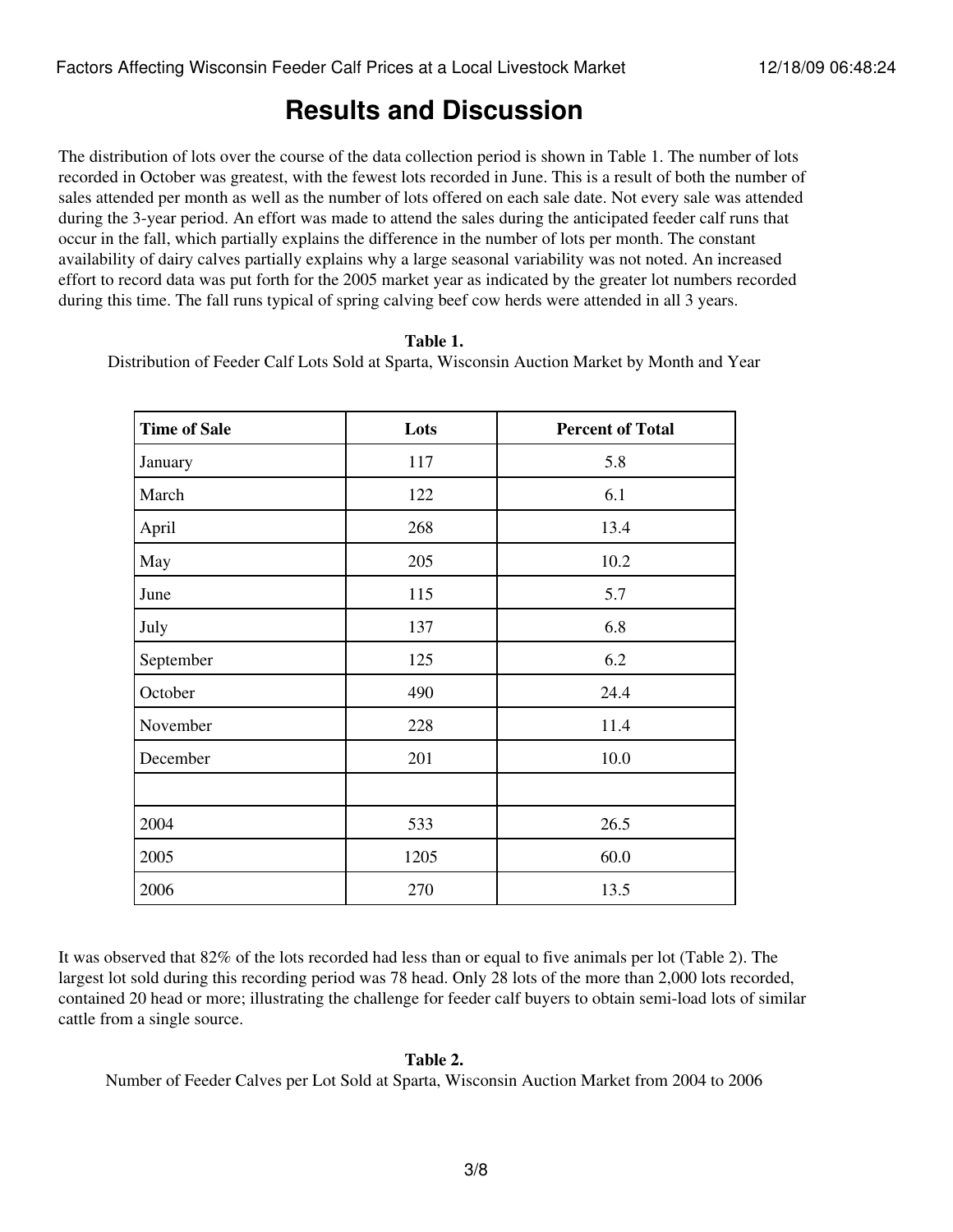| Lot Size      | <b>Percent of Total</b><br>Lots |       |
|---------------|---------------------------------|-------|
| $\leq$ 5 head | 1649                            | 82.12 |
| $6-10$ head   | 242                             | 12.05 |
| $> 10$ head   | 117                             | 5.83  |

Breeds were diverse in the lots recorded. Holstein feeder calves made up the majority (39%) of the lots, followed by beef steers with black haircoat color (Figure 1). Given that Wisconsin has 1.2 million dairy cows and only 260,000 beef cows (USDA-NASS, 2004), these percentages were not surprising. The frequency of black haircoat color was approximately double that of lots recorded as having a red or red/white haircoat. This finding of nearly twice the number of black-hided cattle to red agrees with information reported by the 2005 national quality audit of fed cattle (NCBA, 2007). Most of the common dairy breeds (Holstein, Jersey, Brown Swiss, Guernsey, and dairy crosses) were observed along with less common beef breeds such as White Park, Pinzgauer, and Longhorn. These data clearly demonstrate two key principles: 1) the large number of Holstein steers sold at the Sparta, Wisconsin sale barn and 2) consistency with other information sources reporting that the majority of beef feeder calves have black haircoat color.

**Figure 1.** Distribution of Lots by Haircoat Color/Breed Composition



Of the 2,008 lots used in this analysis, only 8.5% were horned (Table 3). Less than 1% of the lots were identified as being enrolled in the local preconditioning program, which was of interest in the study. Though not enrolled in the Purple Tag program, nearly 22% of the lots were announced as having been vaccinated, and 7.5% were recorded as being boostered for respiratory disease. It is important to note that this is not to be interpreted as only 22% of the calves marketed being vaccinated; rather only 22% of the lots were announced as being vaccinated. The information related to management of the cattle with respect to mud, manure, sickness, and body condition score, which can have negative impacts on prices, appears to have positively influenced the management associated with the lots sold in this market as few lots were characterized as such.

### **Table 3.**

Characterization of Feeder Calf Lots Monitored at the Sparta, Wisconsin Livestock Auction Market<sup>1</sup>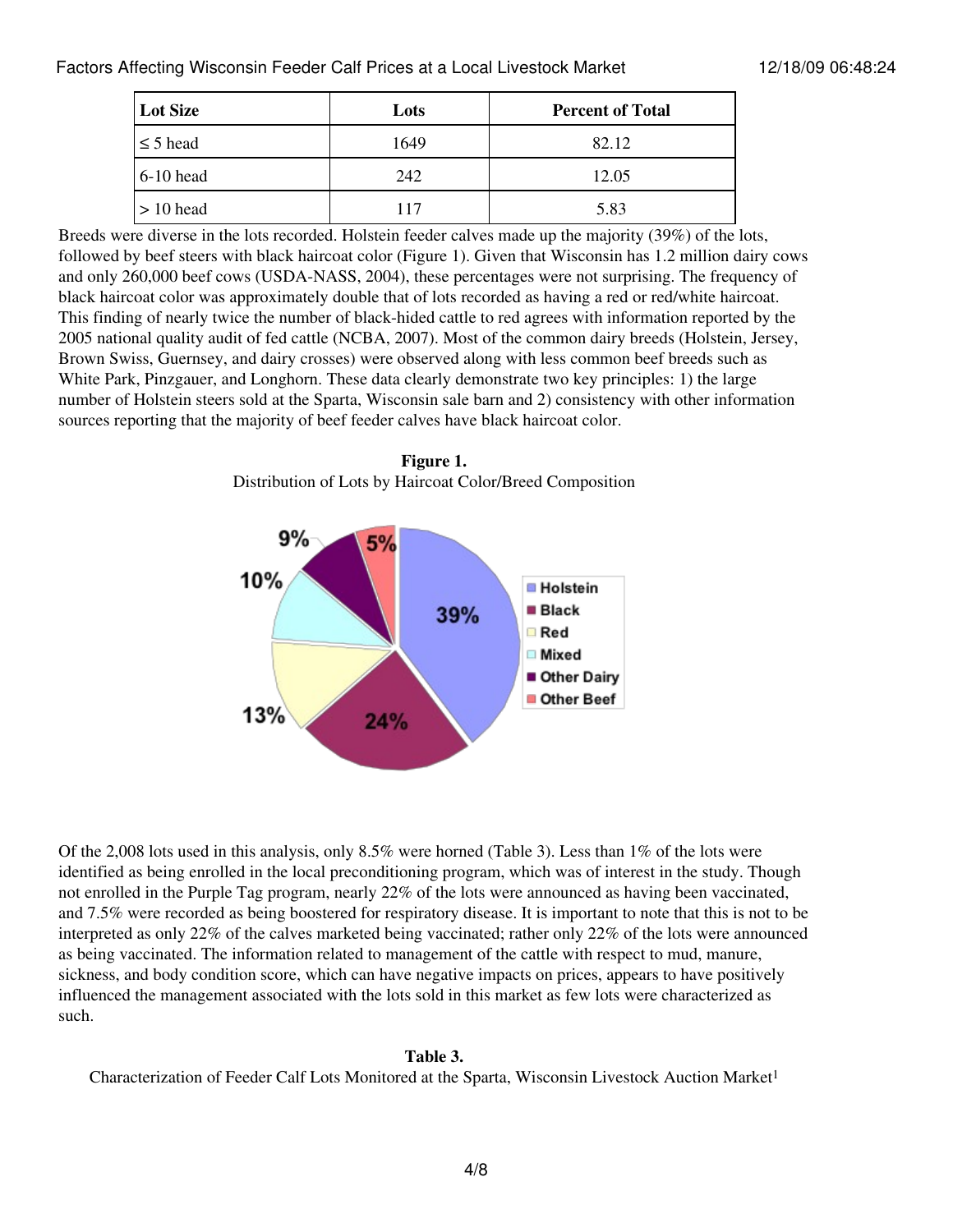### Factors Affecting Wisconsin Feeder Calf Prices at a Local Livestock Market 12/18/09 06:48:24

| <b>Variable</b><br>Lots                                                                                                                            |           | <b>Percent of All Lots</b> |  |  |
|----------------------------------------------------------------------------------------------------------------------------------------------------|-----------|----------------------------|--|--|
| <b>Shots</b>                                                                                                                                       | 431       | 21.5                       |  |  |
| <b>Boostered</b>                                                                                                                                   | 150       | 7.5                        |  |  |
| Purple Tag precondition                                                                                                                            | 15<br>0.8 |                            |  |  |
| Knife castrated                                                                                                                                    | 125       | 6.2                        |  |  |
| Horns                                                                                                                                              | 170       | 8.5                        |  |  |
| <b>Average Condition</b>                                                                                                                           | 172       | 8.6                        |  |  |
| <b>Below Average Condition</b>                                                                                                                     | 39        | 1.9                        |  |  |
| <b>Excessive Condition</b>                                                                                                                         | 36        | 1.8                        |  |  |
| Sick                                                                                                                                               | 8         | 0.4                        |  |  |
| Weaned                                                                                                                                             | 107       | 5.3                        |  |  |
| Gut Fill                                                                                                                                           | 18        | 0.9                        |  |  |
| Dirty                                                                                                                                              | 87        | 4.3                        |  |  |
| Mud                                                                                                                                                | 53        | 2.6                        |  |  |
| Old                                                                                                                                                | 25        | 1.3                        |  |  |
| $1$ Lots were assigned based on information announced by the auctioneer/ringman as<br>related to lots and/or subjectively scored by an individual. |           |                            |  |  |

It was noted that several factors significantly affected prices (Table 4). A typical weight slide was observed and estimated to be \$12.91/cwt. This was in the range of \$10/cwt slides reported by Luepp and co-workers (2007) and the \$17/cwt slide reported by Bulut and Lawrence (2007). Even though 82% of the lots consisted of five head or less, increasing lot size was found to increase the price in this Wisconsin market. Barham and Troxel (2007) reported that lots containing 2 to 5 head sold for \$2.86/cwt higher than single lots in the southeast.

Bulut and Lawrence observed that prices paid for feeder cattle lots increased as lot size approached semi-load lots and then declined as they exceeded semi-load lot size. Last, Luepp and co-investigators (2007) observed inconsistent year-to-year responses for lot size, with prices increasing for all three lot size categories in 2005. However, prices increased for lot sizes of 11-20, but declined for lot sizes greater than 20 head in 2006.

Regional and seasonal differences likely exist for the demand of feeder calves based on the number of feedlots and/or farmer-feeders. Smaller farmer-feeders, which are common in Wisconsin, regularly market and buy small numbers of feeder calves. This is expected to support the prices of smaller lot sizes perhaps more than in cow-calf states that export the majority of feeder calves.

Bull and heifer calf lots were observed to sell at discounted prices compared to steer lots. This is similar to previous data and typical of what is observed in the markets. Hide color and/or breed type was observed to impact feeder calf prices. Holstein lots were estimated to sell for nearly \$14/cwt less than lots of black beef calves. The impact of hide color also agrees with previous findings in which black coat color lots sold for a premium.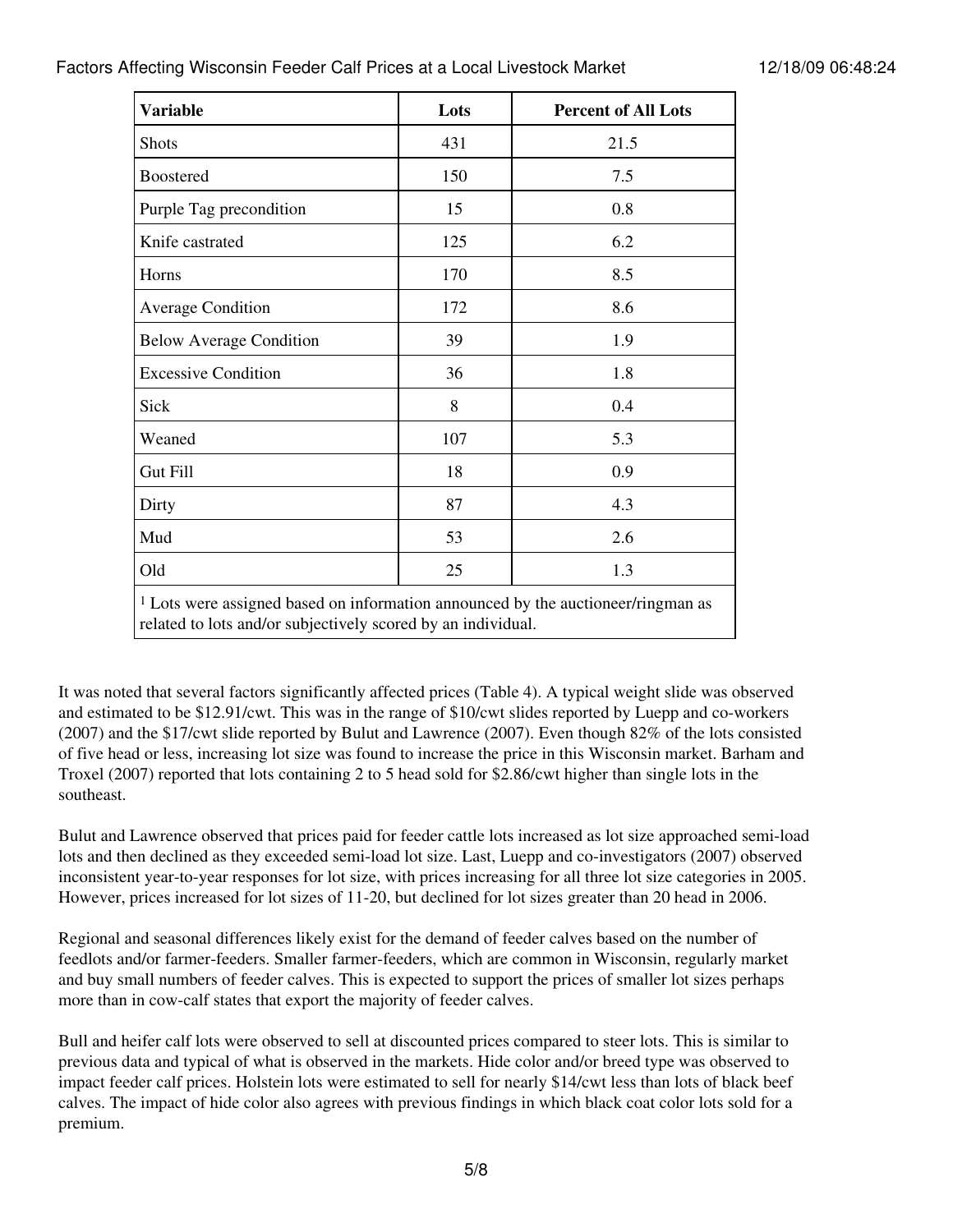**Table 4.**

Model Parameter Estimates for Factors Affecting Feeder Calf Prices at a Sparta, Wisconsin Livestock Auction Market

| <b>Variable</b>                | <b>Parameter Estimate</b> | <b>SE</b>   | P-value |
|--------------------------------|---------------------------|-------------|---------|
| Intercept                      | 161.56                    | 3.646       | < 0.001 |
| Weight, lb                     | $-0.1291$                 | 0.0125      | < 0.001 |
| Weight*Weight                  | 0.0000499                 | 0.00001122  | < 0.001 |
| Sale order*Sale order          | $-0.000304$               | 0.0000850   | < 0.001 |
| Lot size                       | 1.377                     | 0.1383      | < 0.001 |
| Lot size*Lot size              | $-0.0213$                 | 0.00329     | < 0.001 |
| Month of sale                  | $-0.633$                  | 0.1070      | < 0.001 |
| $Sex = Bull \, call$           | $-5.15$                   | 1.220       | < 0.001 |
| $Sex = Heifer$                 | $-9.13$                   | 0.924       | < 0.001 |
| $Sex = Steer$                  | <b>Base</b>               | <b>Base</b> | < 0.001 |
| <b>Black haircoat color</b>    | 7.04                      | 1.213       | < 0.001 |
| Red haircoat color             | <b>Base</b>               | <b>Base</b> | < 0.001 |
| Mixed haircoat color           | 4.56                      | 1.469       | < 0.001 |
| Other beef breeds              | $-2.80$                   | 1.806       | < 0.001 |
| Holstein                       | $-7.07$                   | 1.248       | < 0.001 |
| Non-Holstein dairy breeds      | $-16.36$                  | 1.634       | < 0.001 |
| Horns present                  | $-4.07$                   | 1.360       | < 0.001 |
| Vaccinated                     | 2.93                      | 0.946       | < 0.001 |
| Average condition              | $-5.84$                   | 1.334       | < 0.001 |
| <b>Below Average Condition</b> | $-18.53$                  | 2.635       | < 0.001 |
| Sick                           | $-22.02$                  | 5.278       | 0.028   |
| Old                            | $-15.93$                  | 3.669       | 0.028   |

Management practices did influence feeder calf prices based on the modeled data. Lots announced as being immunized were projected to bring nearly \$3/cwt more than those lots that were not announced as having been immunized. Dehorned or polled lots sold for higher prices than horned lots, which agrees with previous findings. Average condition and below average condition feeder calves were discounted, while the impact of excess condition or fleshy cattle were not found to significantly affect prices in this data set, presumably due to the lower number of "Fleshy" lots and the large degree of variation. Cattle presented showing symptoms of illness, as assessed by the recorder, sold for severe discounts. The discount was in between that reported for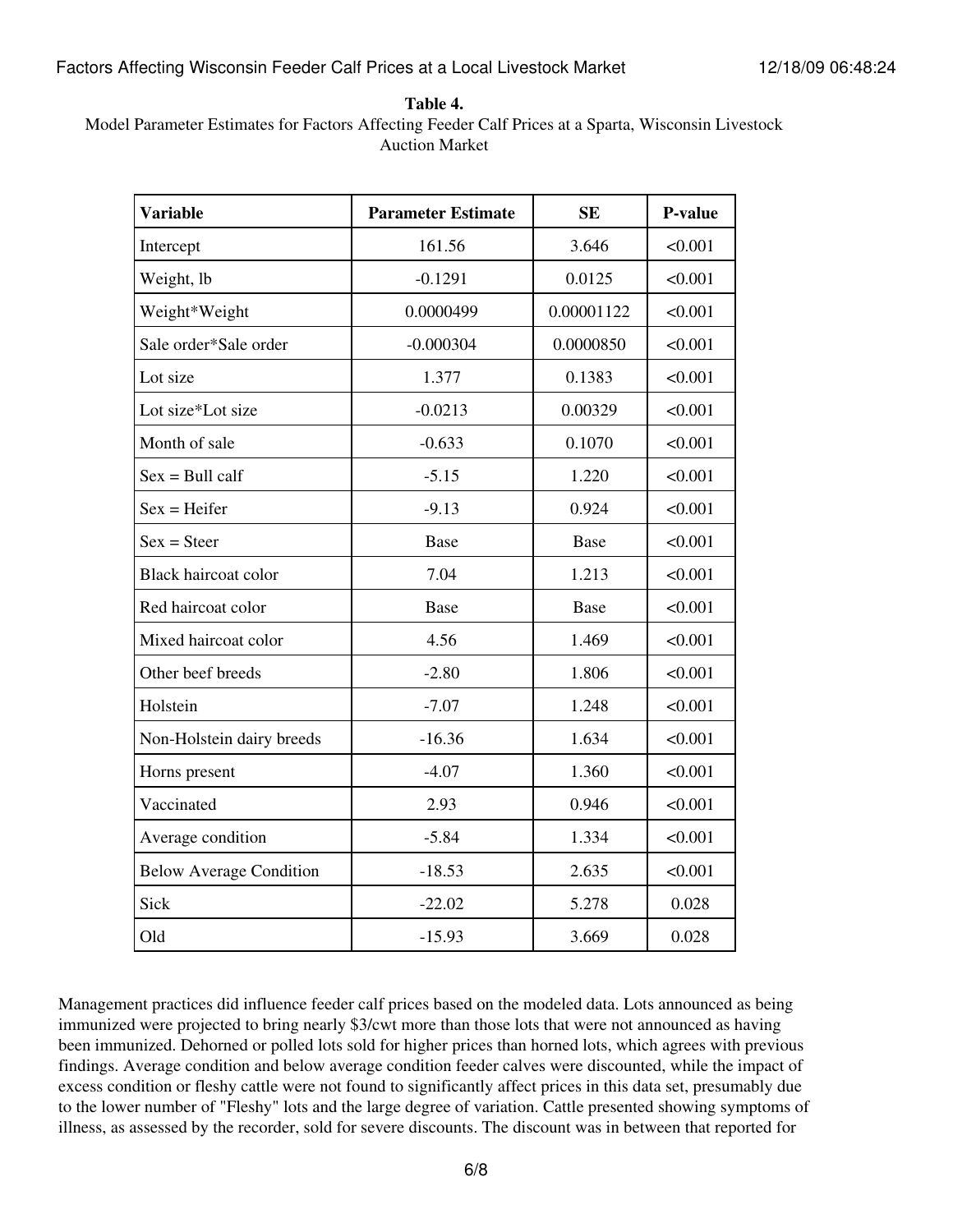Iowa lots observed to be sick (-\$9.36 or -\$12.40) and the sick lots observed in the southeast (-\$37.88/cwt).

## **Implications**

Many factors affect feeder calf prices. These findings provide Extension Educators and producers information related to factors that affect the value of feeder calves marketed in a dairy state. Extension educators can utilize this information to demonstrate how management practices can add value to feeder calves. The following general statements, with respect to management can be concluded from the study reported here.

- 1. Sick, below average condition and old feeder calves are discounted in the market. Producers should consider the economics of nursing sick calves back to a healthy condition before marketing them, or they should humanely euthanize these individuals.
- 2. Castrating, dehorning, and vaccinating feeder calves can add an average of \$12/cwt for male feeder calves under similar market conditions. These practices are required for preconditioning programs supporting efforts to increase participation in the local precondition program.

The information provided can be utilized by Extension educators to develop decision-making tools for producers to utilize with respect to management practices and expected margins. Further, these findings provide a baseline for studying the impact of increased management and evaluation of the effort to increase participation in preconditioning programs in the future.

### **References**

Barham, B. L., & Troxel, T. R. (2007). Factors affecting the selling price of feeder cattle sold at Arkansas livestock auctions in 2005. *Journal of Animal Science*, 85:3434-3441.

Bulut, H., & Lawrence, J. D. (2007). The value of third-party certification of preconditioning claims at Iowa feeder cattle auctions. *Journal of Agricultural and Applied Economics,* 39:625-640.

Luepp, J. A., Lardy, G. P., Haadem, K. L., Maddock-Carlin, K. R., Dvorak, W. W., Froelich, K. J., Kramlich, J. R., Payne, G. L., Hansen-Lardy, L. K., & Odde, K. J. (2007). Factors influencing sale price of North Dakota calves. *2006 Beef Cattle and Range Research Report*, pg. 36-39.

United States Department of Agriculture. (2004). 2002 census of agriculture. National Agricultural Statistics Service. Retrieved July 23, 2007 from:<http://www.nass.usda.gov/census>

NCBA, 2007. Executive summary of the 2005 National Beef Quality Audit.

The SAS System for Windows (Version 9.1) [Computer software and manual]. (2002). Cary, NC: SAS Institute, Inc.

*[Copyright](http://www.joe.org:80/joe/2009december/../../copyright.html) © by Extension Journal, Inc.* ISSN 1077-5315. Articles appearing in the Journal become the property of the Journal. Single copies of articles may be reproduced in electronic or print form for use in educational or training activities. Inclusion of articles in other publications, electronic sources, or systematic large-scale distribution may be done only with prior electronic or written permission of the *[Journal Editorial](http://www.joe.org:80/joe/2009december/../../joe-jeo.html) [Office](http://www.joe.org:80/joe/2009december/../../joe-jeo.html)*, *[joe-ed@joe.org](mailto:joe-ed@joe.org)*.